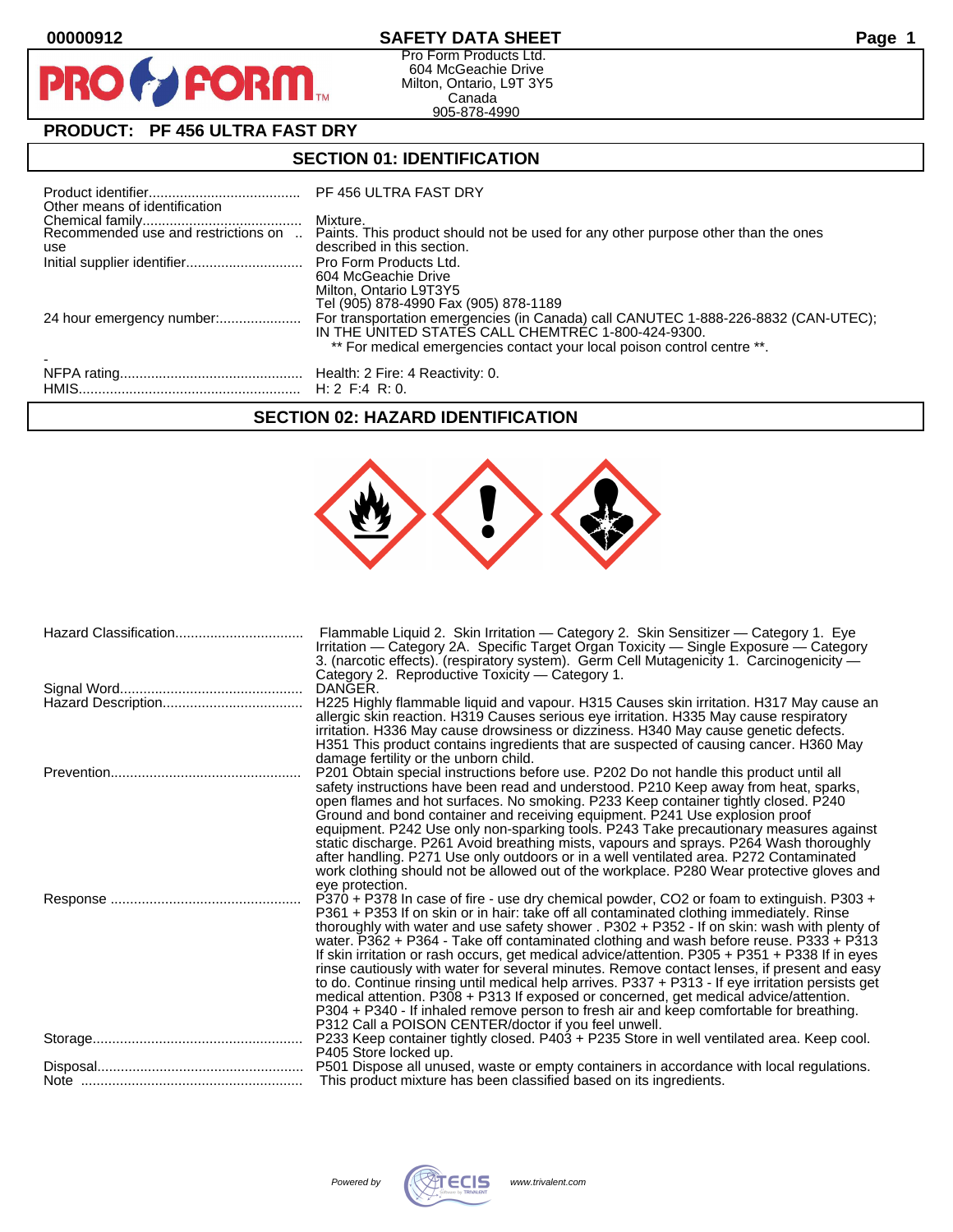| <b>SECTION 03: COMPOSITION / INFORMATION ON INGREDIENTS</b> |                |           |  |
|-------------------------------------------------------------|----------------|-----------|--|
| <b>ICHEMICAL NAME AND SYNONYMS</b>                          | CAS#           | IWT. %    |  |
| Acetone                                                     | 67-64-1        | $10 - 30$ |  |
| 4-Chlorobenzotrifluoride                                    | 98-56-6        | $10 - 30$ |  |
| n-Butyl Acetate                                             | 123-86-4       | $5 - 10$  |  |
| Methyl N-Amyl Ketone                                        | 110-43-0       | $5 - 10$  |  |
| N-Butyl Propionate                                          | 590-01-2       | $5 - 10$  |  |
| Methyl Isobutyl Ketone                                      | 108-10-1       | $1 - 5$   |  |
| Dibutyltin Bis (Acetylacetonate)                            | 22673-19-4     | $0.1 - 1$ |  |
| Xylene                                                      | 1330-20-7      | $0.1 - 1$ |  |
| Ethylbenzene                                                | $100 - 41 - 4$ | $0.1 - 1$ |  |
| Bis (1,2,2,6,6- Pentamethyl-4- Piperidyl) Sebacate          | 41556-26-7     | $0.1 - 1$ |  |
|                                                             |                |           |  |

<<The actual concentration(s) withheld as a trade secret>> .

### **SECTION 04: FIRST-AID MEASURES**

|                                                                  | If inhaled, remove to fresh air. If not breathing, give artificial respiration. If breathing is<br>difficult, give oxygen, obtain medical attention.                                                                                                                                                                                                                                                                                                                                                   |
|------------------------------------------------------------------|--------------------------------------------------------------------------------------------------------------------------------------------------------------------------------------------------------------------------------------------------------------------------------------------------------------------------------------------------------------------------------------------------------------------------------------------------------------------------------------------------------|
|                                                                  | Do not induce vomiting. If spontaneous vomiting occurs have victim lean forward with<br>head down to prevent aspiration of fluid into the lungs. Never give anything by mouth to an<br>unconscious person. Obtain medical attention immediately.                                                                                                                                                                                                                                                       |
|                                                                  | Remove all contaminated clothing and immediately wash the exposed areas with copious<br>amounts of water for a minimum of 30 minutes or up to 60 minutes for critical body areas. If irritation persists, seek medical attention. Wash clothing before reuse.                                                                                                                                                                                                                                          |
|                                                                  | In case of contact, immediately flush eyes, keeping eyelids open, with plenty of water for at                                                                                                                                                                                                                                                                                                                                                                                                          |
| Most important symptoms and effects,<br>whether acute or delayed | least 15 minutes. Check for and remove any contact lenses, if safe and easy to do so.<br>Obtain medical attention.<br>Harmful if swallowed, in contact with skin or if inhaled. Causes severe skin and eye<br>irritation. Acetone is a serious eye irritant that can cause reversible damage to the cornea.<br>It is slightly irritating to the skin. Can cause skin sensitization. Vapors have a narcotic effect<br>and may cause headache, fatique, dizziness and nausea. Contains ingredients that: |
|                                                                  | Suspected of causing genetic defects. Suspected of damaging fertility or the unborn child.<br>This product contains ingredients that may cause cancer.<br>Treat victims symptomatically. In the event of an incident involving this product ensure that<br>medical authorities are provided a copy of this safety data sheet.                                                                                                                                                                          |

#### **SECTION 05: FIRE-FIGHTING MEASURES**

| Suitable and unsuitable extinguishing                                                                                       | Carbon dioxide, dry chemical, foam. Water spray. Do not use water in a jet.                                                                                                                                                                                                                                                                                                                                                                                                                                                                                                                                                                                                                                                                                                                                                                                                                                                         |
|-----------------------------------------------------------------------------------------------------------------------------|-------------------------------------------------------------------------------------------------------------------------------------------------------------------------------------------------------------------------------------------------------------------------------------------------------------------------------------------------------------------------------------------------------------------------------------------------------------------------------------------------------------------------------------------------------------------------------------------------------------------------------------------------------------------------------------------------------------------------------------------------------------------------------------------------------------------------------------------------------------------------------------------------------------------------------------|
| media<br>Specific hazards arising from the<br>hazardous product, such as the nature of<br>any hazardous combustion products | Extremely flammable. Thermal decomposition products are toxic. May include: Oxides of<br>carbon (CO, CO2).                                                                                                                                                                                                                                                                                                                                                                                                                                                                                                                                                                                                                                                                                                                                                                                                                          |
| Special protective equipment and<br>precautions for fire-fighters                                                           | Firefighter should be equipped with self-contained breathing apparatus and full protective<br>clothing to protect against potentially toxic and irritating fumes. Solvent vapours may be<br>heavier than air and may build up and travel along the ground to an ignition source, which<br>may result in a flash back to the source of the vapours. Vapour forms a flammable /<br>explosive mixture with air between upper and lower flammable limits. Cool fire-exposed<br>containers with cold water spray. Heat will cause pressure buildup and may cause<br>explosive rupture. Acetone is a highly flammable liquid. It is easily ignited in the presence<br>of heat, an ignition source such as a naked flame or a spark (including electrostatic<br>discharge). Aqueous solutions of acetone can also ignite. Acetone vapors are heavier than<br>air and can travel a long distance to an ignition source and cause flashback. |

### **SECTION 06: ACCIDENTAL RELEASE MEASURES**

Personal precautions, protective ............ Extremely flammable liquid. No action shall be taken involving any personal risk or without equipment and emergency procedures suitable training. Take precautions against static discharge. Equipment should be grounded. Use non-sparking tools and equipment to pick up the spilled material. Isolate area and keep unauthorized people away. Do not walk through spilled material. Wear recommended protective equipment. Ventilate. Open windows and doors to allow air circulation. Dike area to prevent spreading. The use of absorbent socks or spill pillows may be required. Stop leak if safe to do so. Prevent runoff into drains, sewers, and other waterways.

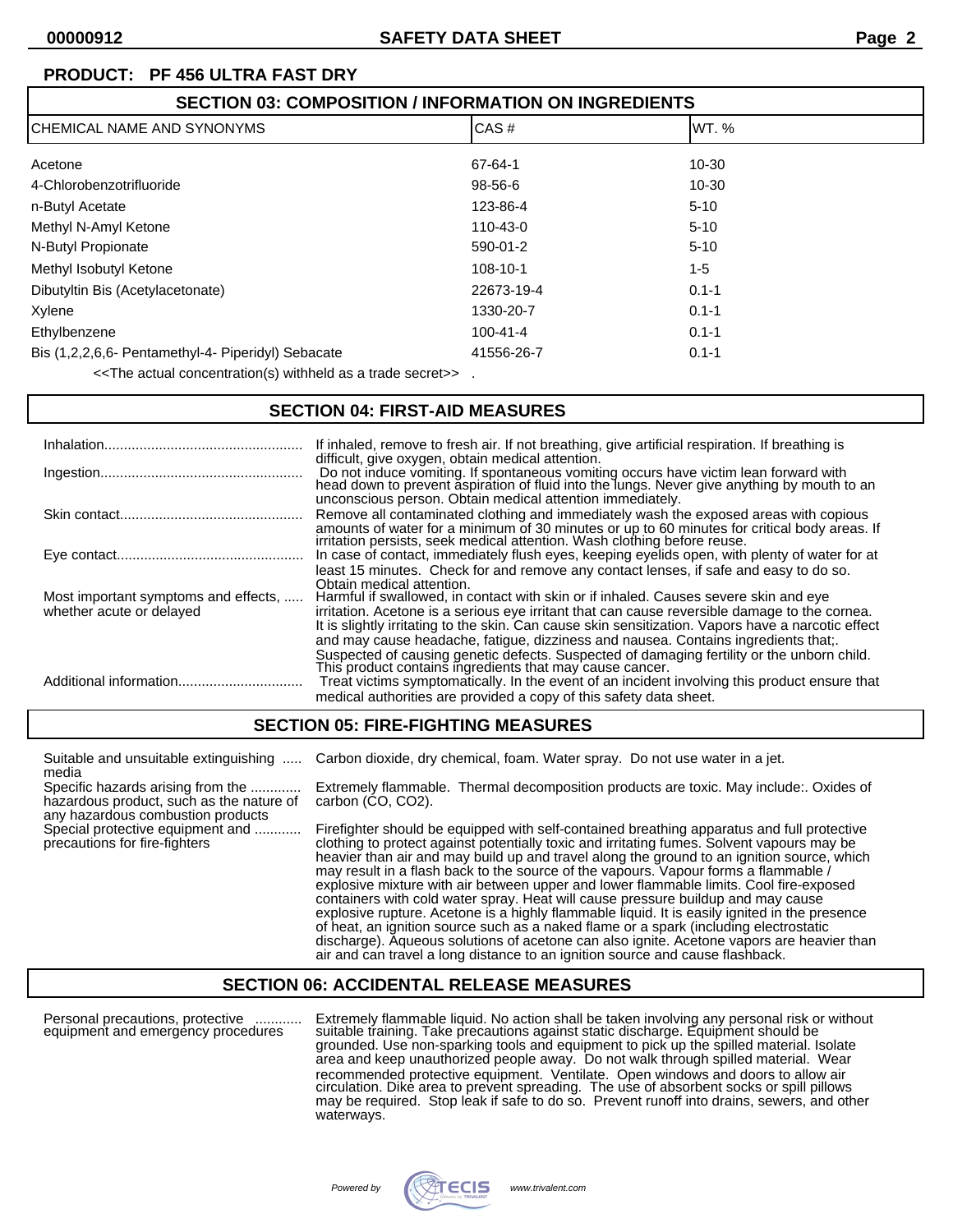## **SECTION 06: ACCIDENTAL RELEASE MEASURES**

| Methods and materials for containment<br>and cleaning up |                                                                                                                                                  |
|----------------------------------------------------------|--------------------------------------------------------------------------------------------------------------------------------------------------|
|                                                          | Wear proper protective equipment.<br>remove the remaining vapours. Ab<br>appropriate waste container. Spille<br>waste and must be disposed of in |

 Leak/spill.................................................. Wear proper protective equipment. Eliminate all sources of ignition. Ventilate area to remove the remaining vapours. Absorb with an inert dry material and place in an d material and water rinses are classified as chemical waste, and must be disposed of in accordance with current local, provincial, state, and federal regulations.

#### **SECTION 07: HANDLING AND STORAGE**

| Precautions for safe handling              | Containers must be grounded and bonded. Do not use near sources of ignition, open<br>flames or sparks. Do not cut, drill, weld or grind on or near the container. Open containers<br>slowly to allow for any pressure build-up to escape. Keep containers closed when not in<br>use. Prevent accumulation of electrostatic charges. Avoid skin and eye contact. Avoid<br>breathing vapours or mist. Employees should wash hands and face before eating or<br>drinking. |
|--------------------------------------------|------------------------------------------------------------------------------------------------------------------------------------------------------------------------------------------------------------------------------------------------------------------------------------------------------------------------------------------------------------------------------------------------------------------------------------------------------------------------|
| Conditions for safe storage, including any | Store in a cool, dry and well ventilated area. Keep away from heat, sparks, and open                                                                                                                                                                                                                                                                                                                                                                                   |
| incompatibilities                          | flames. Store away from oxidizing and reducing materials.                                                                                                                                                                                                                                                                                                                                                                                                              |

## **SECTION 08: EXPOSURE CONTROLS / PERSONAL PROTECTION**

| INGREDIENTS                                              | <b>TWA</b>         | <b>OSHA PEL</b><br><b>ACGIHTLV</b><br>PEL<br><b>STEL</b><br>STEL                                                                                                                                                                                                                                                                                                                                                                                                                                                     |                                                                                                                                                                                                                                                                                                              | <b>NIOSH</b><br><b>REL</b> |                           |
|----------------------------------------------------------|--------------------|----------------------------------------------------------------------------------------------------------------------------------------------------------------------------------------------------------------------------------------------------------------------------------------------------------------------------------------------------------------------------------------------------------------------------------------------------------------------------------------------------------------------|--------------------------------------------------------------------------------------------------------------------------------------------------------------------------------------------------------------------------------------------------------------------------------------------------------------|----------------------------|---------------------------|
| Acetone                                                  | 250 ppm TLV        | 500 ppm<br>CA ON: 500ppm (TWA); 750ppm (STEL)                                                                                                                                                                                                                                                                                                                                                                                                                                                                        | 1,000 ppm                                                                                                                                                                                                                                                                                                    | Not established            | 250 ppm                   |
| 4-Chlorobenzotrifluoride                                 | Not established    | Not established                                                                                                                                                                                                                                                                                                                                                                                                                                                                                                      | Not established                                                                                                                                                                                                                                                                                              | Not established            | Not established           |
| n-Butyl Acetate                                          | 50 ppm             | $150$ ppm                                                                                                                                                                                                                                                                                                                                                                                                                                                                                                            | $150$ ppm                                                                                                                                                                                                                                                                                                    | 200 ppm                    | 150 ppm / STEL 200<br>ppm |
|                                                          |                    | CA ON: 50ppm (TWA), 150ppm (STEL)                                                                                                                                                                                                                                                                                                                                                                                                                                                                                    |                                                                                                                                                                                                                                                                                                              |                            |                           |
| Methyl N-Amyl Ketone                                     | 50 ppm             | Not established                                                                                                                                                                                                                                                                                                                                                                                                                                                                                                      | $100$ ppm                                                                                                                                                                                                                                                                                                    | 465 mg/m3 TWA              | Not established           |
|                                                          |                    | ON OEL: 25 ppm; 115 mg/m3 (TWA)                                                                                                                                                                                                                                                                                                                                                                                                                                                                                      |                                                                                                                                                                                                                                                                                                              |                            |                           |
| N-Butyl Propionate                                       | Not Established    | Not Established                                                                                                                                                                                                                                                                                                                                                                                                                                                                                                      | Not Established                                                                                                                                                                                                                                                                                              | Not Established            | Not Established           |
| Methyl Isobutyl Ketone                                   | 50 ppm             | 75 ppm                                                                                                                                                                                                                                                                                                                                                                                                                                                                                                               | $100$ ppm                                                                                                                                                                                                                                                                                                    | Not established            | 50 ppm / STEL 75<br>ppm   |
|                                                          |                    | ON: 20 ppm (TWA), 75 ppm (STEL)                                                                                                                                                                                                                                                                                                                                                                                                                                                                                      |                                                                                                                                                                                                                                                                                                              |                            |                           |
| Dibutyltin Bis<br>(Acetylacetonate)                      | Not established    | Not established                                                                                                                                                                                                                                                                                                                                                                                                                                                                                                      | Not established                                                                                                                                                                                                                                                                                              | Not established            | Not established           |
| Xylene                                                   | 50 ppm             | $150$ ppm                                                                                                                                                                                                                                                                                                                                                                                                                                                                                                            | 100 ppm TWA                                                                                                                                                                                                                                                                                                  | Not established            | Not established           |
|                                                          |                    | CA ON: 100ppm (TWA); 150ppm (STEL)                                                                                                                                                                                                                                                                                                                                                                                                                                                                                   |                                                                                                                                                                                                                                                                                                              |                            |                           |
| Ethylbenzene                                             | $100$ ppm          | $125$ ppm                                                                                                                                                                                                                                                                                                                                                                                                                                                                                                            | $100$ ppm                                                                                                                                                                                                                                                                                                    | Not established            | 100 ppm / STEL 125<br>ppm |
|                                                          | CA ON: 20ppm (TWA) |                                                                                                                                                                                                                                                                                                                                                                                                                                                                                                                      |                                                                                                                                                                                                                                                                                                              |                            |                           |
| Bis (1,2,2,6,6-<br>Pentamethyl-4- Piperidyl)<br>Sebacate | Not established    | Not established                                                                                                                                                                                                                                                                                                                                                                                                                                                                                                      | Not established                                                                                                                                                                                                                                                                                              | Not established            | Not established           |
| Appropriate engineering controls                         |                    | Provide natural or mechanical ventilation to control exposure levels below airborne<br>exposure limits. Local mechanical exhaust ventilation should be used at sources of air<br>contamination, such as open process equipment, or during purging operations, to capture<br>gases and fumes that may be emitted. Standard reference sources regarding industrial ventilation (ie. ACGIH industrial ventilation) should be consulted for guidance about<br>adequate ventilation. Explosion-proof exhaust ventilation. |                                                                                                                                                                                                                                                                                                              |                            |                           |
|                                                          |                    | Local exhaust ventilation is recommended. Wear an appropriate, properly fitted respirator<br>when contaminant levels exceed the recommended exposure limits. Use NIOSH approved                                                                                                                                                                                                                                                                                                                                      |                                                                                                                                                                                                                                                                                                              |                            |                           |
|                                                          |                    | respirator or equipment. Do not exceed the use limits of the respirator.<br>Chemical safety goggles. Chemical safety goggles and full faceshield if a splash hazard<br>exists.                                                                                                                                                                                                                                                                                                                                       |                                                                                                                                                                                                                                                                                                              |                            |                           |
|                                                          |                    |                                                                                                                                                                                                                                                                                                                                                                                                                                                                                                                      | Wear skin protection equipment. The selection of skin protection equipment depends on the nature of the work to be performed. In the case of mixtures, consisting of several<br>substances, the protection time of the gloves cannot be accurately estimated. Contact<br>glove supplier for recommendations. |                            |                           |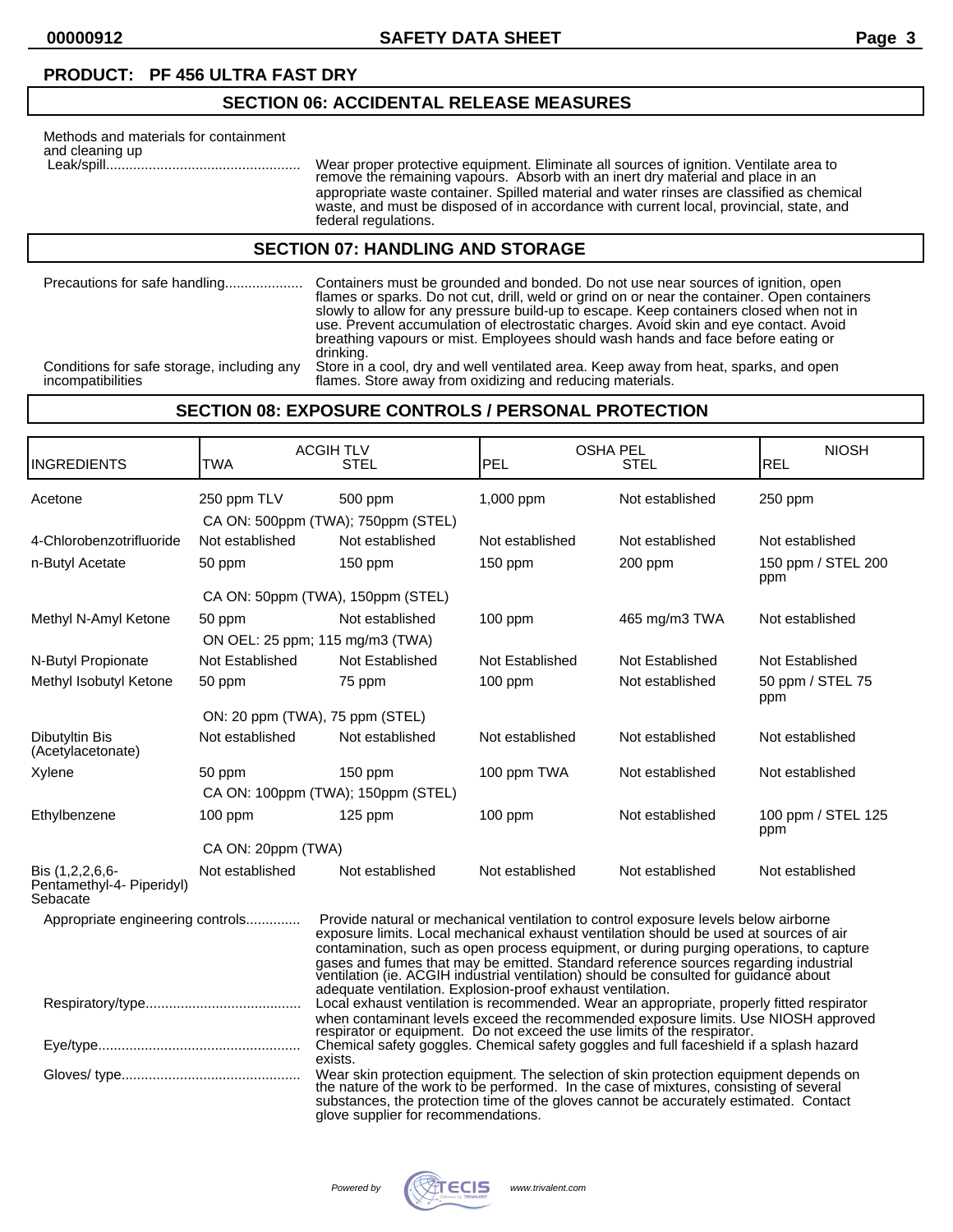## **SECTION 08: EXPOSURE CONTROLS / PERSONAL PROTECTION**

| Wear adequate protective clothes. Wear long sleeves and trousers to prevent dermal                                                        |
|-------------------------------------------------------------------------------------------------------------------------------------------|
| exposure.<br>Safety boots per local regulations.<br>Eye wash facility and emergency shower should be in close proximity. Employees should |
| wash their hands and face before eating, drinking, or using tobacco products.                                                             |

### **SECTION 09: PHYSICAL AND CHEMICAL PROPERTIES**

| Appearance/Physical state<br>Odour threshold (ppm)                                 | Liquid.<br>Clear, colourless.<br>Pungent odour. Fruity odour.<br>Not available.<br>Not available.                    |
|------------------------------------------------------------------------------------|----------------------------------------------------------------------------------------------------------------------|
| Melting / Freezing point (deg C)<br>Initial boiling point / boiling range (deg C). | Not available.<br>$56^{\circ}$ C (133 $^{\circ}$ F). (acetone).<br>-18°C. (estimate; lowest flash point ingredient). |
|                                                                                    | Not available.                                                                                                       |
| Flammability (solids and gases)                                                    | Not applicable. Flammable liquid.                                                                                    |
| Upper flammable limit (% vol)                                                      | 12.6.                                                                                                                |
| Lower flammable limit (% vol)                                                      | 1.0.                                                                                                                 |
| Vapour pressure (mm Hg)                                                            | Not available.                                                                                                       |
|                                                                                    | Not available.                                                                                                       |
| Relative Density (Specific Gravity)                                                | 0.968.                                                                                                               |
|                                                                                    | 8.08.                                                                                                                |
|                                                                                    | Partially in water.                                                                                                  |
| Partition coefficient - n-octanol/water                                            | Not available.                                                                                                       |
| Auto ignition temperature (deg C)                                                  | $>$ 200°C.                                                                                                           |
| Decomposition temperature                                                          | Not available.                                                                                                       |
|                                                                                    | 15 sec Zahn #2.                                                                                                      |
|                                                                                    | 48.35.                                                                                                               |
|                                                                                    | 2.01 lb/USG; 240.9 g/L.                                                                                              |

## **SECTION 10: STABILITY AND REACTIVITY**

| Possibility of hazardous reactions<br>Conditions to avoid, including static<br>discharge, shock or vibration | Product is stable; hazardous polymerization will not occur.<br>Stable at normal temperatures and pressures.<br>Hazardous polymerization will not occur.<br>Avoid heat, spark, open flames. Electrostatic charge.                                                                                 |
|--------------------------------------------------------------------------------------------------------------|--------------------------------------------------------------------------------------------------------------------------------------------------------------------------------------------------------------------------------------------------------------------------------------------------|
|                                                                                                              | Strong acids. Strong bases. Strong oxidizers. Reducing agents. Aldehydes. Acetone may<br>ignite or react violently with strong oxidizing agents, such as chromic acid, chromium<br>trioxide, chromyl chloride, hot nitric acid, potassium permanganate (in an alkaline medium),<br>or peroxides. |
| Hazardous decomposition products                                                                             | Hazardous decomposition products depend on temperature, air supply, and the presence<br>of other materials. No hazardous decomposition products when stored and handled<br>correctly. See hazardous combustion products section 5.                                                               |

## **SECTION 11: TOXICOLOGICAL INFORMATION**

| IINGREDIENTS                     | <b>LC50</b>                                     | LD50                                                       |  |
|----------------------------------|-------------------------------------------------|------------------------------------------------------------|--|
| Acetone                          | 50,100 mg/m3 8 hours, rat                       | 5,800 mg/kg (rat oral)                                     |  |
| 4-Chlorobenzotrifluoride         | 4479 ppm                                        | $>6,800$ mg/kg (rat oral);<br>>2,700 mg/kg (rabbit dermal) |  |
| n-Butyl Acetate                  | 5.2 mg/L<br>>33 mg/L vapour,<br>(rat) dust/mist | 10760 mg/kg (rat, oral)<br>14112 mg/kg (rabbit, dermal)    |  |
| Methyl N-Amyl Ketone             | Not Available                                   | 1,670 mg/kg rat oral<br>12,600<br>mg/kg rabbit dermal      |  |
| N-Butyl Propionate               | >23.7 mg/L 6hr.                                 | >5000 mg/kg (oral, rat)                                    |  |
| Methyl Isobutyl Ketone           | 8.2 - 16.4 mg/L 4 hours rat                     | 2080 mg/kg rat oral >16,000<br>mg/kg rabbit dermal         |  |
| Dibutyltin Bis (Acetylacetonate) | Not Available                                   | 1864 mg/kg (oral, rat)                                     |  |
| Xylene                           | 6350 ppm 4 hours rat                            | >3523 mg/kg rat oral                                       |  |
| Ethylbenzene                     | No data                                         | 3,500 mg/kg rat oral<br>17,800 mg/kg rabbit dermal         |  |

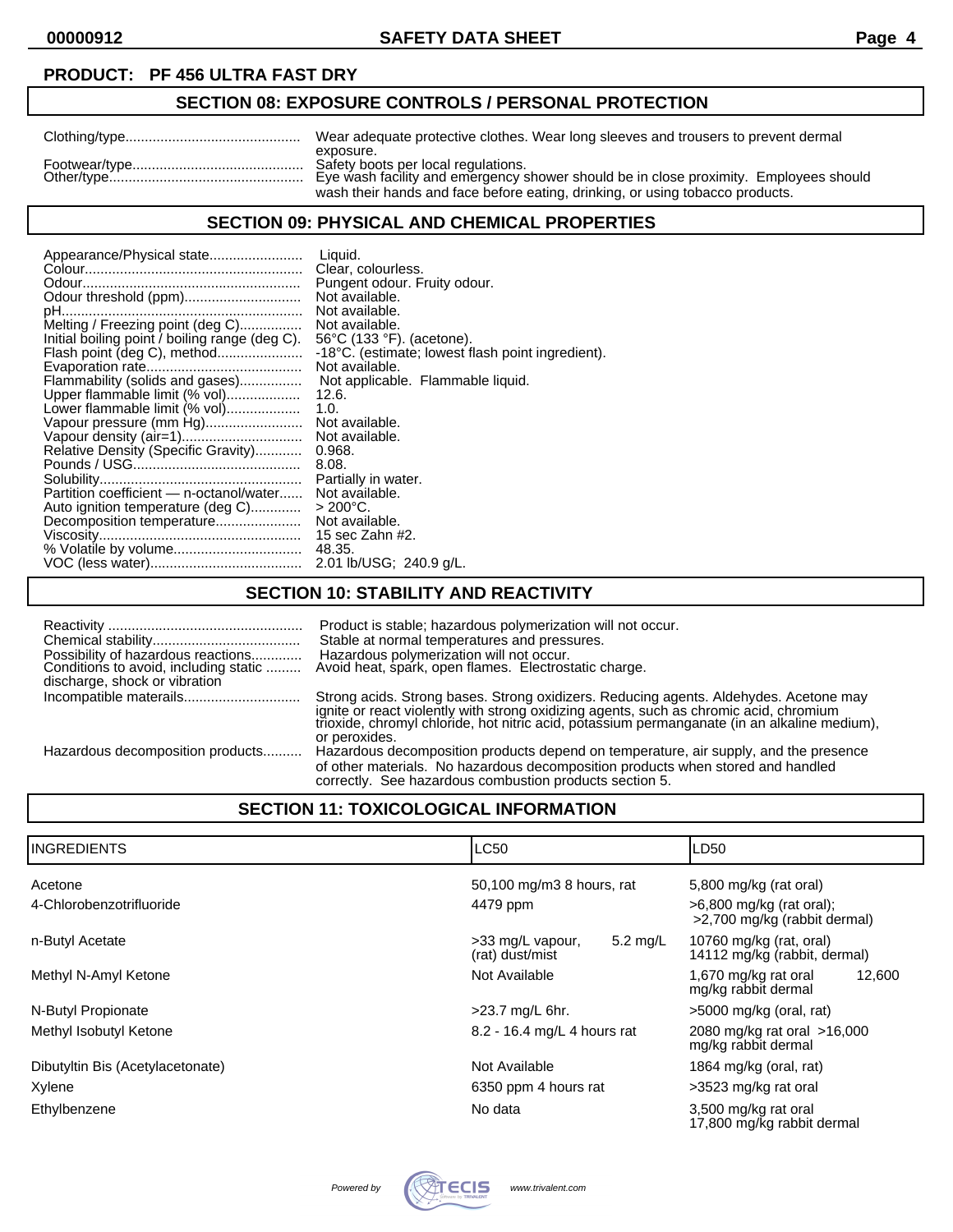#### **SECTION 11: TOXICOLOGICAL INFORMATION**

| <b>INGREDIENTS</b>                                                              |                                                 | <b>LC50</b>                                                                                                                                                                                                                                      | LD50                                                       |
|---------------------------------------------------------------------------------|-------------------------------------------------|--------------------------------------------------------------------------------------------------------------------------------------------------------------------------------------------------------------------------------------------------|------------------------------------------------------------|
| Bis (1,2,2,6,6- Pentamethyl-4- Piperidyl) Sebacate                              |                                                 | Not Available                                                                                                                                                                                                                                    | 2369-3920 mg/kg (oral rat),<br>>2000 mg/kg (dermal rabbit) |
| Symptoms related to the physical, chemical<br>and toxicological characteristics | Eye contact. Skin contact. Inhalation.          |                                                                                                                                                                                                                                                  |                                                            |
| Effects of acute exposure                                                       |                                                 | Causes skin irritation. Can cause eye irritation. Symptoms include stinging, tearing,<br>redness, and swelling of eyes. Irritating to mucous membranes and upper respiratory tract.<br>Excessive inhalation of this product may cause dizziness. |                                                            |
| Effects of chronic exposure                                                     | or fatal.                                       | Prolonged/repeated contact may cause defatting of the skin which can lead to dermatitis.<br>Intentional misuse by deliberately concentrating and inhaling this product may be harmful                                                            |                                                            |
| Sensitizing capability of material                                              | May cause sensitization by skin contact.        |                                                                                                                                                                                                                                                  |                                                            |
|                                                                                 | is classified as an A3 known animal carcinogen. | Methyl Isobutyl Ketone is possibly carcinogenic to humans (IARC Group 2B). Ethylbenzene                                                                                                                                                          |                                                            |
|                                                                                 | toxin.                                          | Dibutyltin Bis (Acetylacetonate):. May cause genetic defects. Reported to be a reproductive                                                                                                                                                      |                                                            |
| Specific Target Organ Toxicity                                                  |                                                 | May cause drowsiness or dizziness. May cause respiratory irritation.                                                                                                                                                                             |                                                            |

#### **SECTION 12: ECOLOGICAL INFORMATION**

## **SECTION 13: DISPOSAL CONSIDERATIONS**

#### Information on safe handling for disposal . Dispose of as an industrial waste in a manner acceptable to good waste management and methods of disposal, including any practice and in accordance with applicable local, provincial/State or federal regulations. Do contaminated packaging not heat or cut empty containers with electric or gas torch.

#### **SECTION 14: TRANSPORT INFORMATION**

|                              | UN1263 - PAINT RELATED MATERIAL - Class 3 - Packing Group II - This product meets                                                                                                                                                             |
|------------------------------|-----------------------------------------------------------------------------------------------------------------------------------------------------------------------------------------------------------------------------------------------|
|                              | the Limited Quantity exemption when packaged in containers less than 5 liters.<br>UN1263 - PAINT RELATED MATERIAL - Class 3 - Packing Group II - Ltd Qty (1 litre).<br>Refer to 49CRF 172.101 for additional non-bulk packaging requirements. |
|                              | UN1263 - PAINT RELATED MATERIAL - Class 3 - Packing Group II. Limited Quantity.                                                                                                                                                               |
|                              | Do not ship by air without checking appropriate IATA regulations.                                                                                                                                                                             |
| IMDG Classification (Marine) | UN1263 - PAINT RELATED MATERIAL - Class 3 - Packing Group II - EmS: F-E S-E.                                                                                                                                                                  |
|                              | Limited Quantity. Check IMDG regulations for limited quantity exemptions.                                                                                                                                                                     |
|                              | Potential marine pollutant.                                                                                                                                                                                                                   |
|                              | In accordance with Part 2.2.1 of the Transportation of Dangerous Goods Regulations (July                                                                                                                                                      |
|                              | 2, 2014) - we certify that classification of this product is correct                                                                                                                                                                          |

#### **SECTION 15: REGULATORY INFORMATION**

|                                                            | On Domestic Substances List (DSL).<br>All components are listed.                                                                                                              |
|------------------------------------------------------------|-------------------------------------------------------------------------------------------------------------------------------------------------------------------------------|
|                                                            | This product is considered hazardous under the OSHA Hazard Communication Standard.                                                                                            |
| <b>SARA Title III</b><br>Section 302 - extremely hazardous | None.                                                                                                                                                                         |
| substances<br>Section 311/312 - hazard categories          | Immediate health, delayed health, fire hazard.                                                                                                                                |
|                                                            | Methyl Isobutyl Ketone. Xylene.                                                                                                                                               |
| EPA hazardous air pollutants (HAPS)<br>40CFR63             | Ethylbenzene. Methyl Isobutyl Ketone. Toluene. Xylene.                                                                                                                        |
|                                                            | ***! WARNING: This product can expose you to chemicals including [see below], which<br>are known to the Ctate of Colifornia to couse hirth defeate or other repreductive horm |

are known to the State of California to cause birth defects or other reproductive harm. (Methyl Isobutyl Ketone (D)). (Toluene). \*\*\* ! WARNING: This product can expose you to chemicals including [see below], which are known to the State of California to cause cancer . (Methyl Isobutyl Ketone (C)). For more information, go to www.P65Warnings.ca.gov.